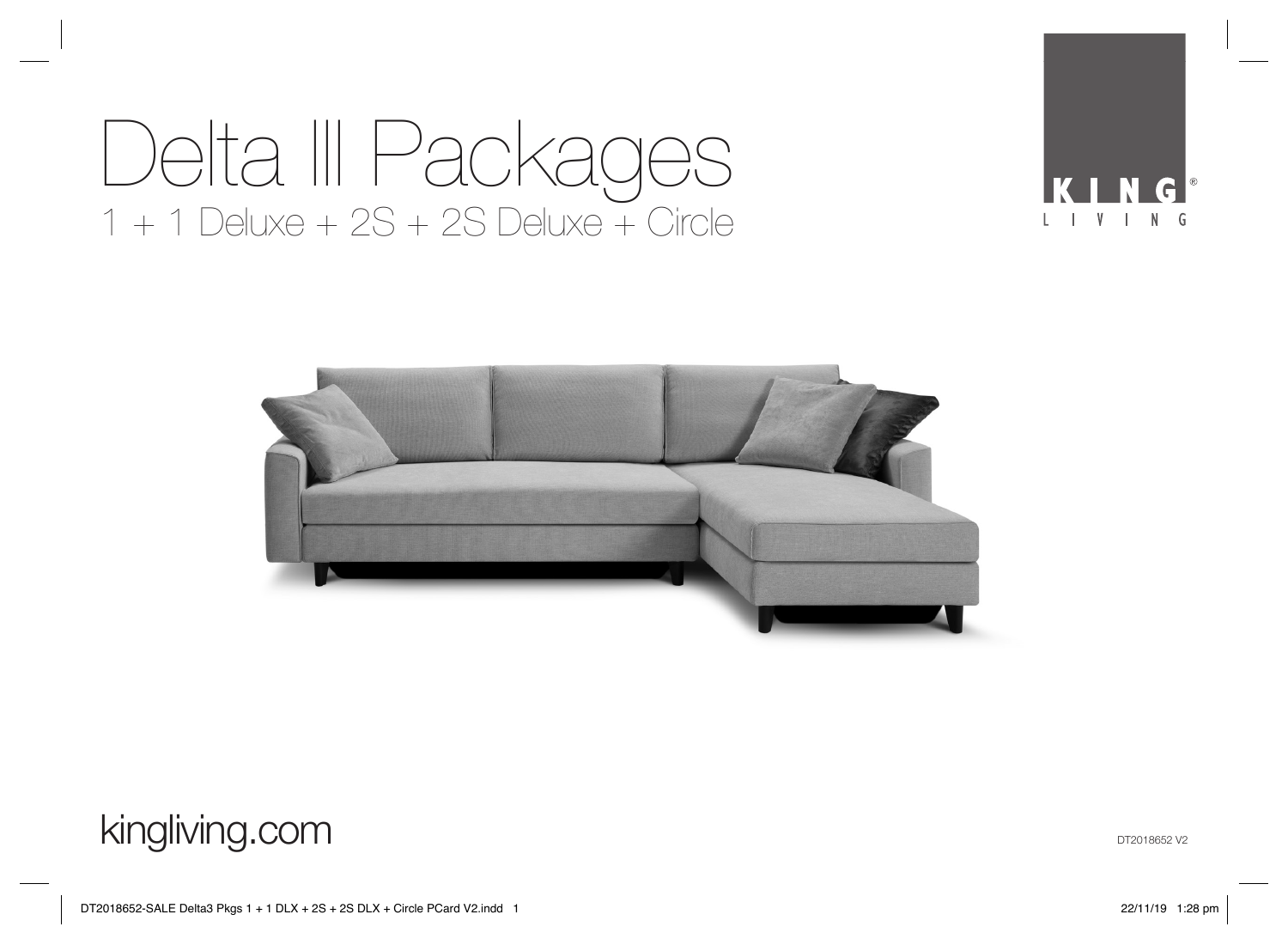



Package: 1 Deluxe AE

Components: 2x Rectangle, 3x Back AE, 2x Box Arm Configurations:



Effective December 2019. Use Magic Joiner M105. Seat Position: STD 920 (36.25") / Deep 1010 (39.75"). As King Living has a policy of continuous improvement, changes to products and specifications may be made without prior notice. Images and drawings are representative of design only. Accessories not included.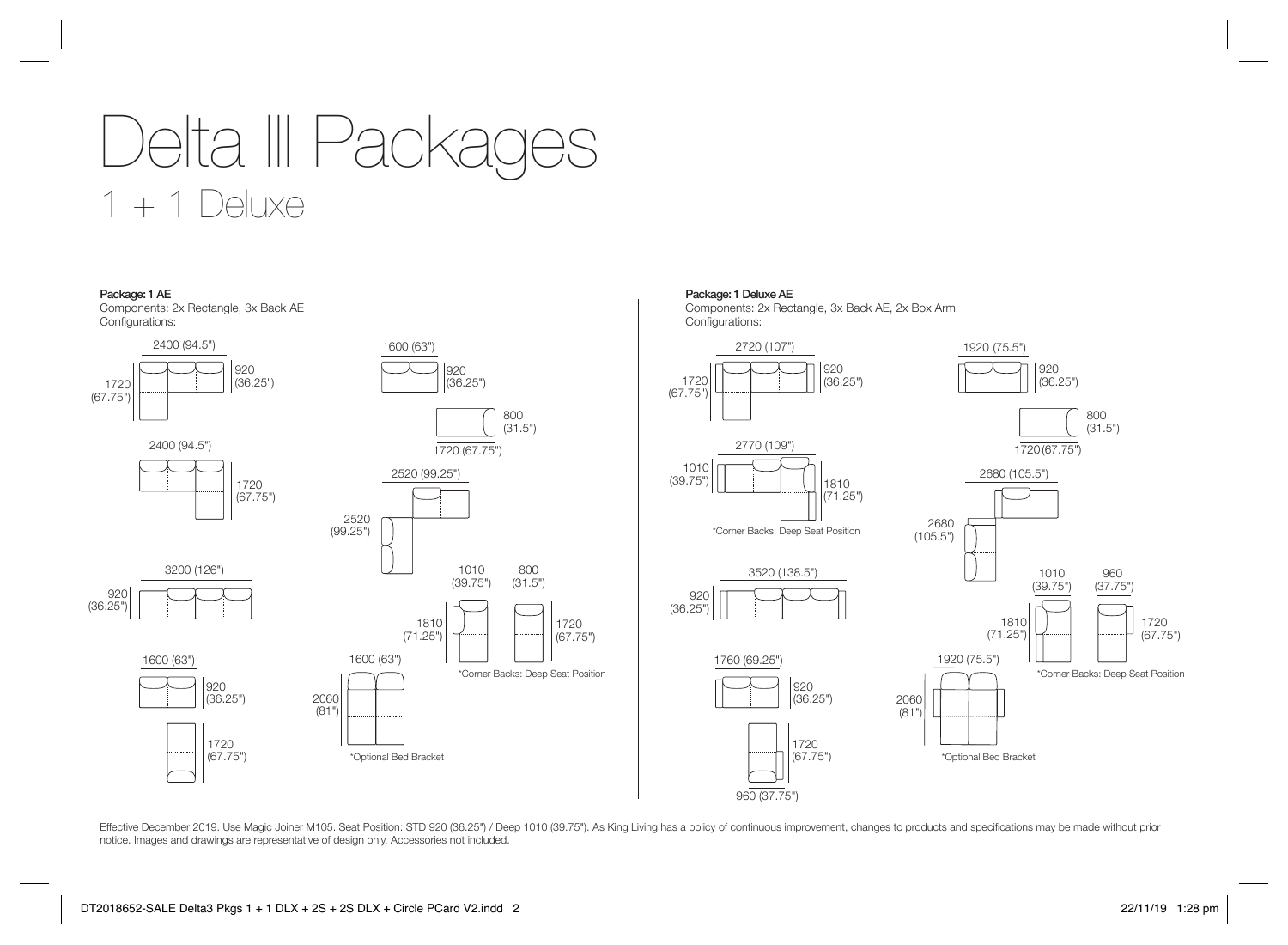# Delta III Packages 1 Deluxe + 2S + Circle

### Package: 1 Deluxe SMART AE

Components: 2x Rectangle, 3x Back AE, 2x Box Arm SMART Configurations:



## Package: 2S Storage AE

Components: 1x S 800 Rectangle, 1x S 1600 Rectangle, 3x Back AE Configurations:



 $(99.25")$   $(99.25")$  $(81)$ 

1600 (63")

\*Optional Bed Brackets





Package: Delta III Circle Sofa 1380 Components: 1x Circle Base 1380, 1x Circle Back B1380, 2x Panama Cushion Square

> (31.5") 800



Package: Delta III Storage Circle Sofa 1380

Components: 1x Circle Base S 1380, 1x Circle Back B1380, 2x Panama Cushion Square (Storage – No Swivel)



Effective December 2019. Use Magic Joiner M105. Seat Position: STD 920 (36.25") / Deep 1010 (39.75"). As King Living has a policy of continuous improvement, changes to products and specifications may be made without prior notice. Images and drawings are representative of design only. Accessories not included.

(Swivel)